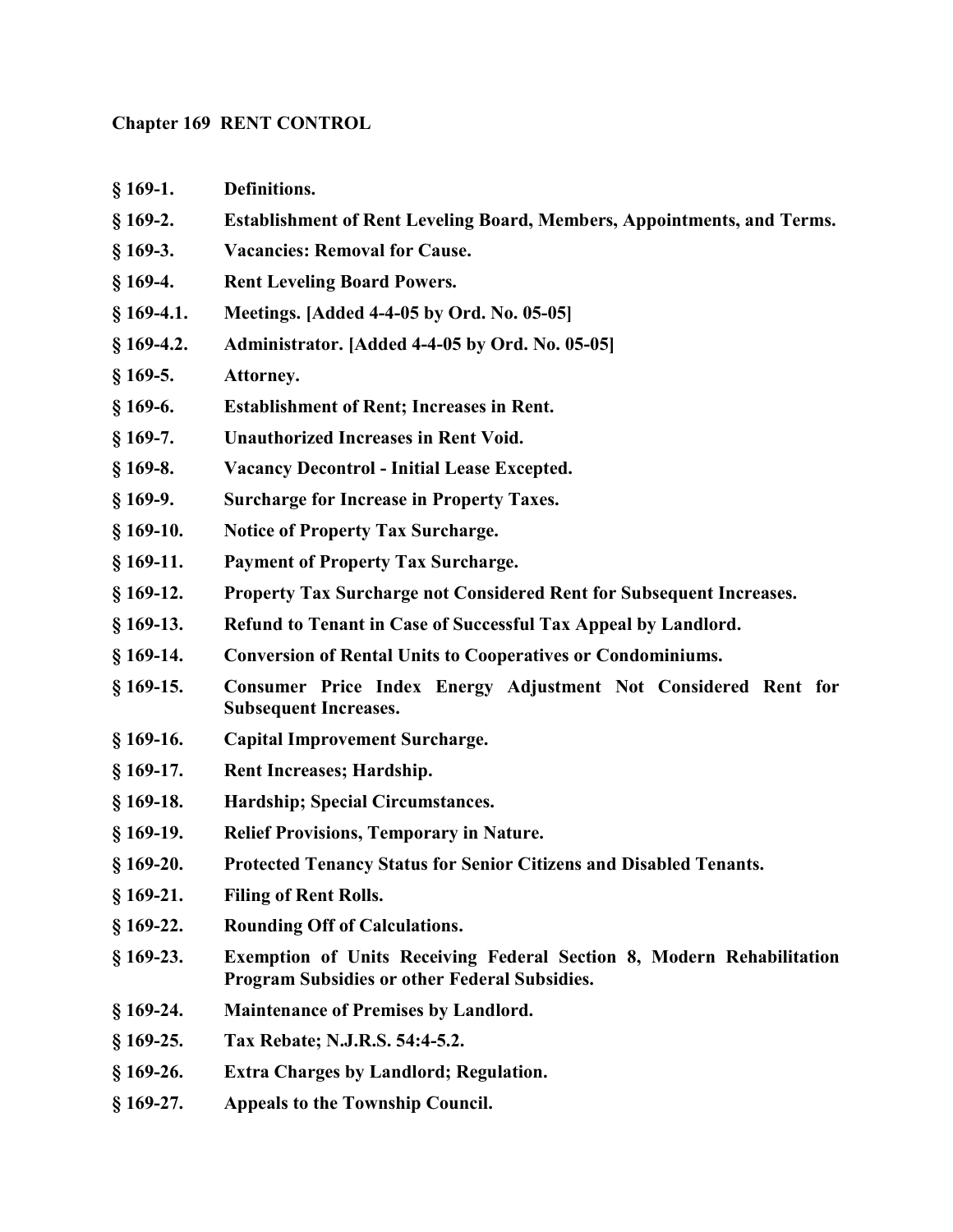- § 169-28. Waiver of Increases.
- § 169-29. Penalty.
- § 169-30. Enforcement.
- § 169-31. Liberal Construction.
- § 169-32. Exemption for Newly Constructed Multiple Dwellings.
- § 169-33. Garbage and Solid Waste Removal Surcharge.
- § 169-34. Notice of Garbage and Solid Waste Removal Surcharge.
- § 169-35. Payment of Garbage and Solid Waste Removal Surcharge.
- § 169-36. Decreases in Garbage and Solid Waste Removal Fees.
- § 169-37. Garbage and Solid Waste Removal Surcharge Not Considered Rent for Subsequent Increases.

[HISTORY: Adopted by the Township Council of the Township of East Brunswick 5-14-73 as Ord. No. 73-174.1; Added 12-10-79 by Ord. No. 79-201, entire ordinance amended 9-28- 82 by Ord. No. 82-474]

#### GENERAL REFERENCES

Administration of government - See Ch. 3. Unfit dwellings - See Ch. 90. Housing discrimination - See Ch. 124. Housing standards - See Ch. 126.

#### § 169-1. Definitions. [Amended 4/4/05 by Ord. No. 05-05]

As used in this Chapter, the following terms shall have the meanings indicated.

- A. Dwelling. Includes any building or structure rented or offered for rent to one (1) or more tenants or family units. Exempt from this chapter are motels, hotels, and similar type buildings and buildings in which up to one-third (1/3) of the occupied floor space is commercial. Single and two-and-three-family units, as well as multifamily units are included. Housing units newly constructed or rented for the first time are exempted and the initial rent may be determined by the landlord. All subsequent rents will be subject to provisions of this chapter.
- B. Available for Rent to Tenants. Fit for habitation as defined by the statutes, codes and ordinances in full force and effect in the State of New Jersey, County of Middlesex, and Township of East Brunswick, whether occupied or unoccupied and actually offered for rent to prospective tenants.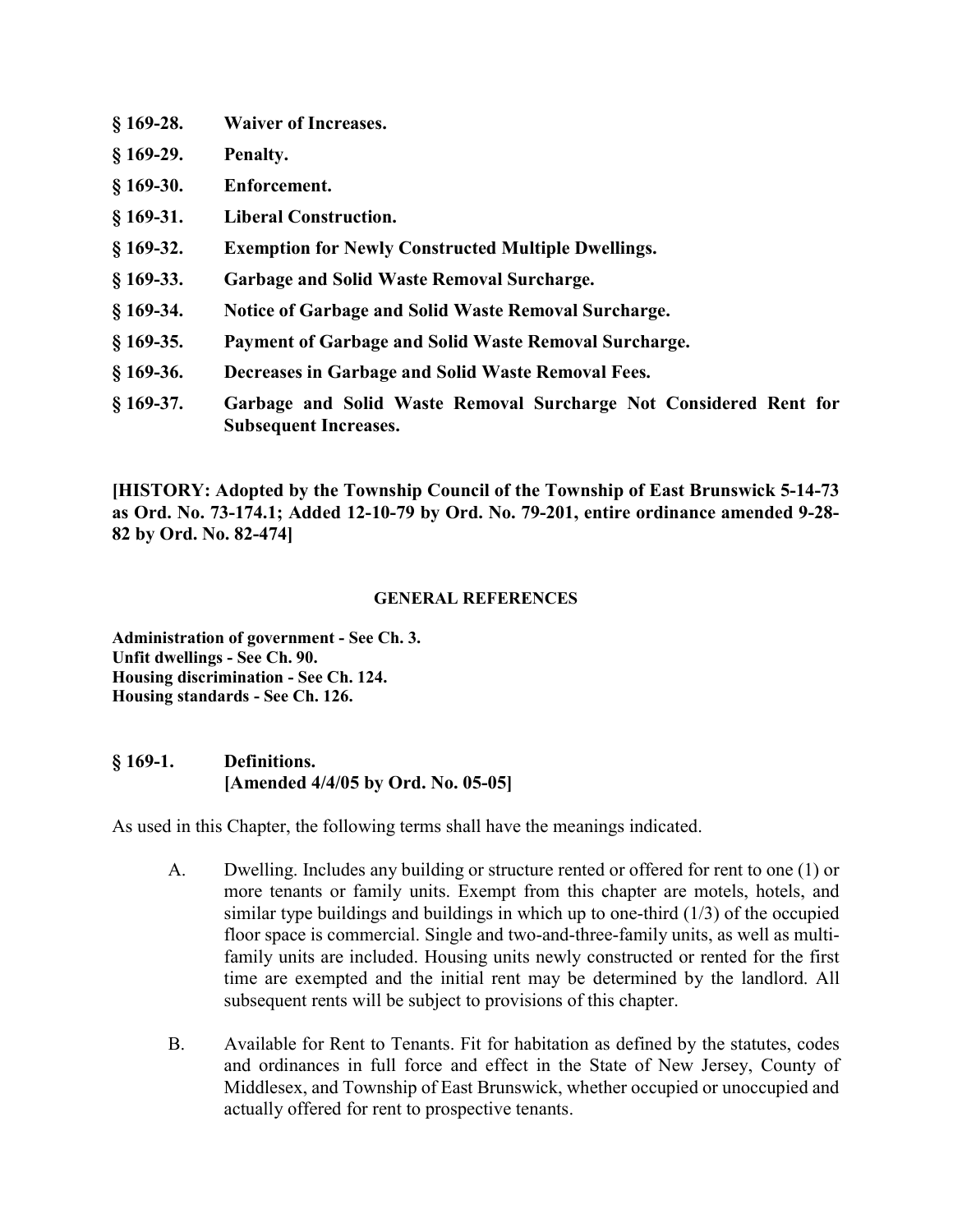- C. Consumer Price Index. The Consumer Price Index for All Items for New York/Northeast New Jersey for All Urban Consumers, as published by the Bureau of Labor Statistics. [Amended 4-4-05 by Ord. No. 05-05]
- D. Hardship. A situation wherein a landlord's net operating income shall have decreased below a just and fair rate of return. A Just and Fair Rate of Return Formula is set forth in Section 169-17 of this Ordinance.
- E. Gross Rental Income. The Total Rental Income derived by the landlord from the rental of all rental units, which shall also include, but not be limited to rents, garage rentals, commissions, vending machines, laundromats, etc.
- F. Net Operating Income. The difference between the gross rental income and the necessary and reasonable operating expenses.
- G. Operating Expenses. Expenses incurred during the period which were necessary for the efficient operation of a residential rental property. The Rent Leveling Board will review these expenses to determine the reasonableness under the circumstances. Debt service costs, depreciation and amortization are excluded from necessary and reasonable operating expenses.
- H. Capital Improvements Eligible for Surcharge. An improvement, addition or alteration of housing space, plant or equipment, not previously provided the affected dwelling, other than a repair, reconstruction, rehabilitation or replacement of the housing space, plant or equipment to its original condition, whether or not mandated by law. The expenditure must be subject to an allowance for depreciation under federal income tax provisions of more than one year, or accelerated cost recovery system.
- I. Consumer Price Index Energy Adjustment. A surcharge which has been obtained by a landlord from a tenant based upon an increase in energy costs prior to the effective date of this Ordinance. Henceforth, there shall be no Consumer Price Index Energy Adjustments for increases in energy costs.
- J. Surcharges. Charges in addition to base rent, as specified by this chapter, payable by the tenant to the landlord. Surcharges are not to be considered part of the base rent when calculating percentage increases based on the Consumer Price index.
- K. Base Rent. The rent paid upon initial occupancy plus any percentage increases based on the Consumer Price Index as specified in this chapter.
- L. Service of Notice. Wherever a landlord is required to serve a notice pursuant to this ordinance, service may be made either by certified mail, return receipt requested, or by personal service upon an individual 14 years of age or older who resides at the subject premises.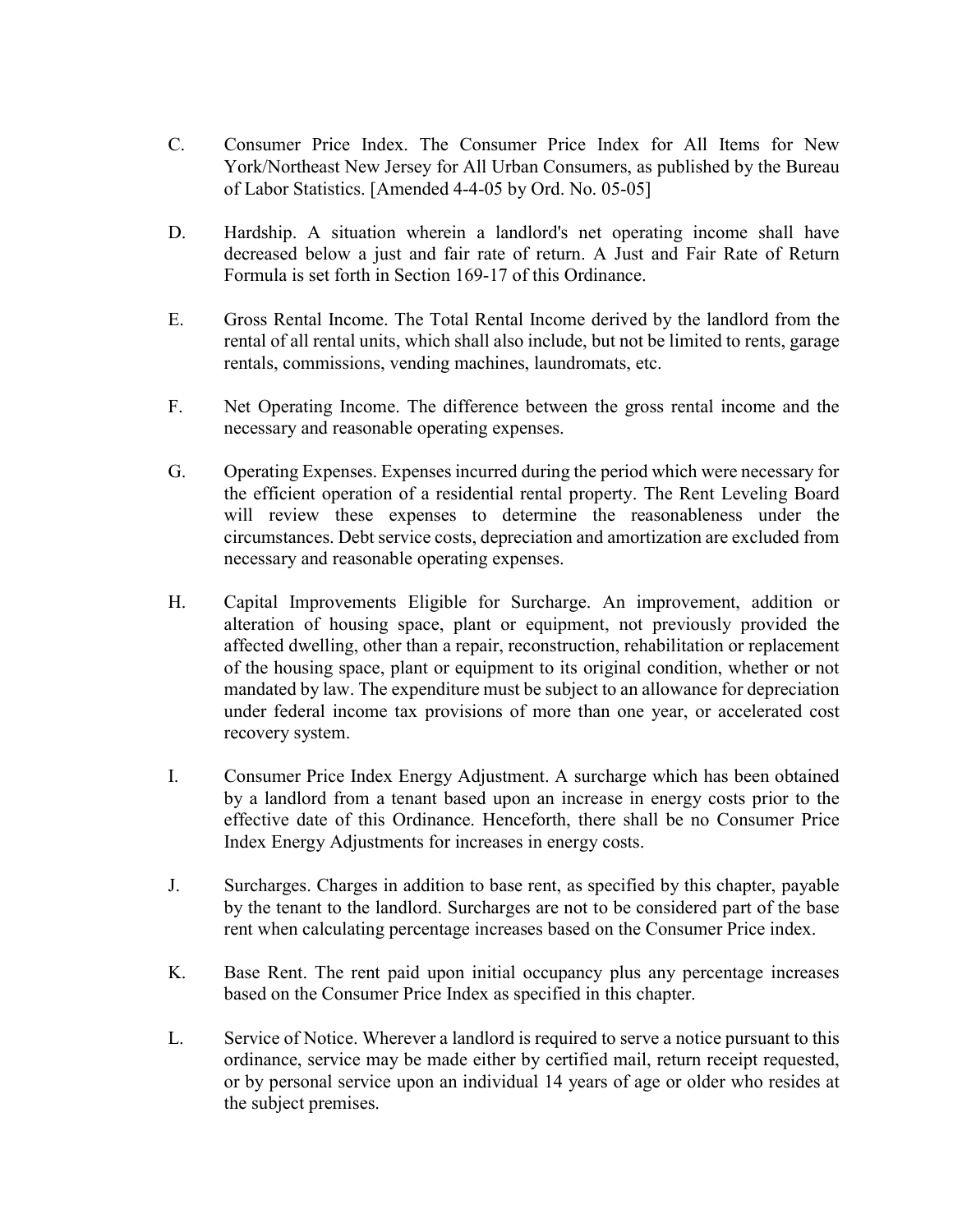M. Multiple Dwelling. [Added 4-11-88 by Ord. No. 88-922] Means any building or structure containing four or more dwelling units, other than dwellings constructed for occupancy by senior citizens and/or the disabled, rented or offered for rent to 4 or more tenants or family units.

#### § 169-2. Establishment of Rent Leveling Board, Members, Appointments, and Terms. [Amended 9-12-83 by Ord. No. 83-528; 4-4-05 by Ord. No. 05-05]

There is hereby created a Rent Leveling Board within the Township of East Brunswick. The Board shall consist of seven (7) members, all of whom shall be appointed by the Mayor with the advice and consent of the Township Council. The membership of the Board shall consist of two (2) landlords owning property in the Township of East Brunswick or their representatives, two (2) tenants residing in the Township of East Brunswick, and three (3) persons owning and occupying their homes in the Township of East Brunswick. There shall also be three (3) alternate members, one of whom shall be a landlord, one of whom shall be a tenant and one of whom shall be a homeowner as defined above. The Mayor shall designate one of the homeowners to serve as chairperson of the Board. [Amended 4-4-05 by Ord. No. 05-05]

The alternate members of the Board are required to attend all meetings. In the event a regular member does not attend a meeting, the alternate member for that category shall have all of the powers of a regular member for that meeting. Attendance by five (5) members or alternates shall constitute a quorum. Passage of any motion requires an affirmative vote by a majority of members present. Not more than one tenant member shall reside in property owned by one of the landlord members, unless no other tenants have indicated a willingness to serve, in which case more than one such tenant may be appointed to the Board. The initial terms of office of the Board members shall be one (1), two (2) or three (3) years to be designated by the Mayor in making the appointment. The appointments shall be made in such a manner so that the terms of approximately one-third (1/3) of the members shall expire each year.

### § 169-3. Vacancies: Removal for Cause.

The Mayor may remove any members of the Board for cause on written charges served upon the members and after a hearing thereon, at which time the members shall be entitled to be heard either in person or by Counsel. A vacancy on the Board occurring otherwise than by expiration of the term, shall be filled for the unexpired term in the same manner as an original appointment.

### § 169-4. Rent Leveling Board Powers.

The Rent Leveling Board is hereby granted and shall have and exercise, in addition to other powers herein granted, all the powers necessary and appropriate to carry out and execute the purposes of this Ordinance, including but not limited to the following: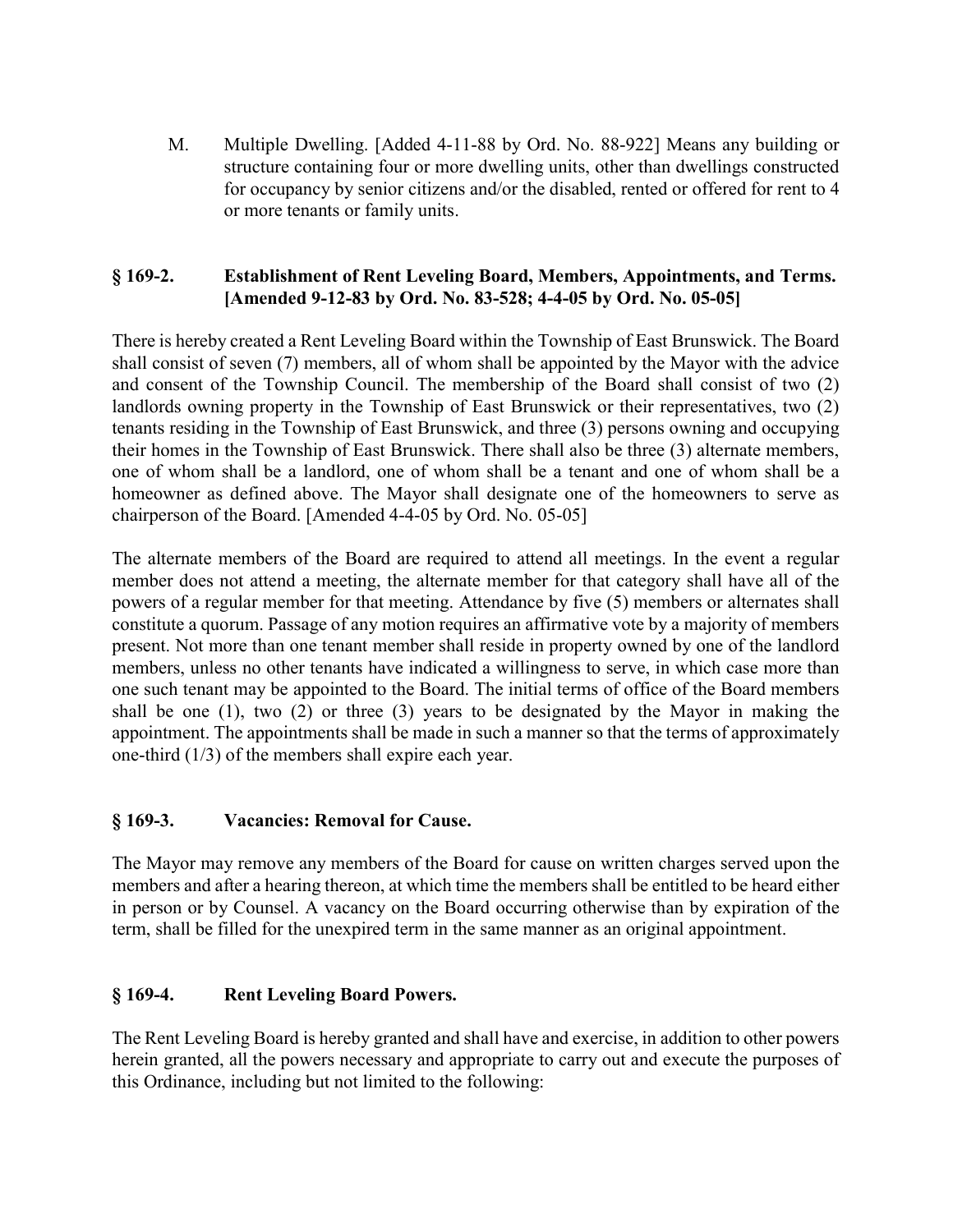- A. To prepare and forward to the Township Council of the Township of East Brunswick such rules and regulations as it determines necessary to implement the purposes of this Ordinance. Said rules and regulations, however, shall not have the force and effect of law until they are adopted by ordinance according to law, by the Township Council of the Township of East Brunswick.
- B. To supply information and assistance to landlords and tenants to help them comply with the provisions of this Ordinance.
- C. To hold hearings and adjudicate applications from landlords for an increase in rental as hereinafter provided.
- D. To hold hearings or adjudicate applications from tenants for a reduction in rental as hereinafter provided.

The Rent Leveling Board shall give ten (10) days written notice of hearing to both the tenant and the landlord.

#### § 169-4.1. Meetings. [Added 4-4-05 by Ord. No. 05-05]

There shall be no official meeting dates. The Rent Leveling Board shall meet on an ad hoc basis.

# § 169-4.2. Administrator. [Added 4-4-05 by Ord. No. 05-05]

The Housing Specialist of the Township of East Brunswick is hereby authorized to serve as Administrator for the Rent Leveling Board. The Administrator shall provide staff support to the Board. The Administrator shall have all the powers granted to the Board, with the exception of those powers in Section 169-4.C. and D. above.

# § 169-5. Attorney. [Amended 4-4-05 by Ord. No. 05-05]

There is hereby created the office of Rent Leveling Board Attorney. The Rent Leveling Board may annually appoint and fix the compensation of or agree upon the rate of compensation of the Rent Leveling Board Attorney, who shall be an attorney other than the Municipal Attorney. The Rent Leveling Board Attorney, in return for the annual retainer set by the Rent Leveling Board, shall attend all Rent Leveling Board meetings, prepare all usual and routine resolutions and provide advice and counsel on legal issues pertaining to this ordinance to the Board and its staff. The Rent Leveling Board Attorney shall be appointed by the Municipal Attorney and compensation shall be determined by the Department of Law.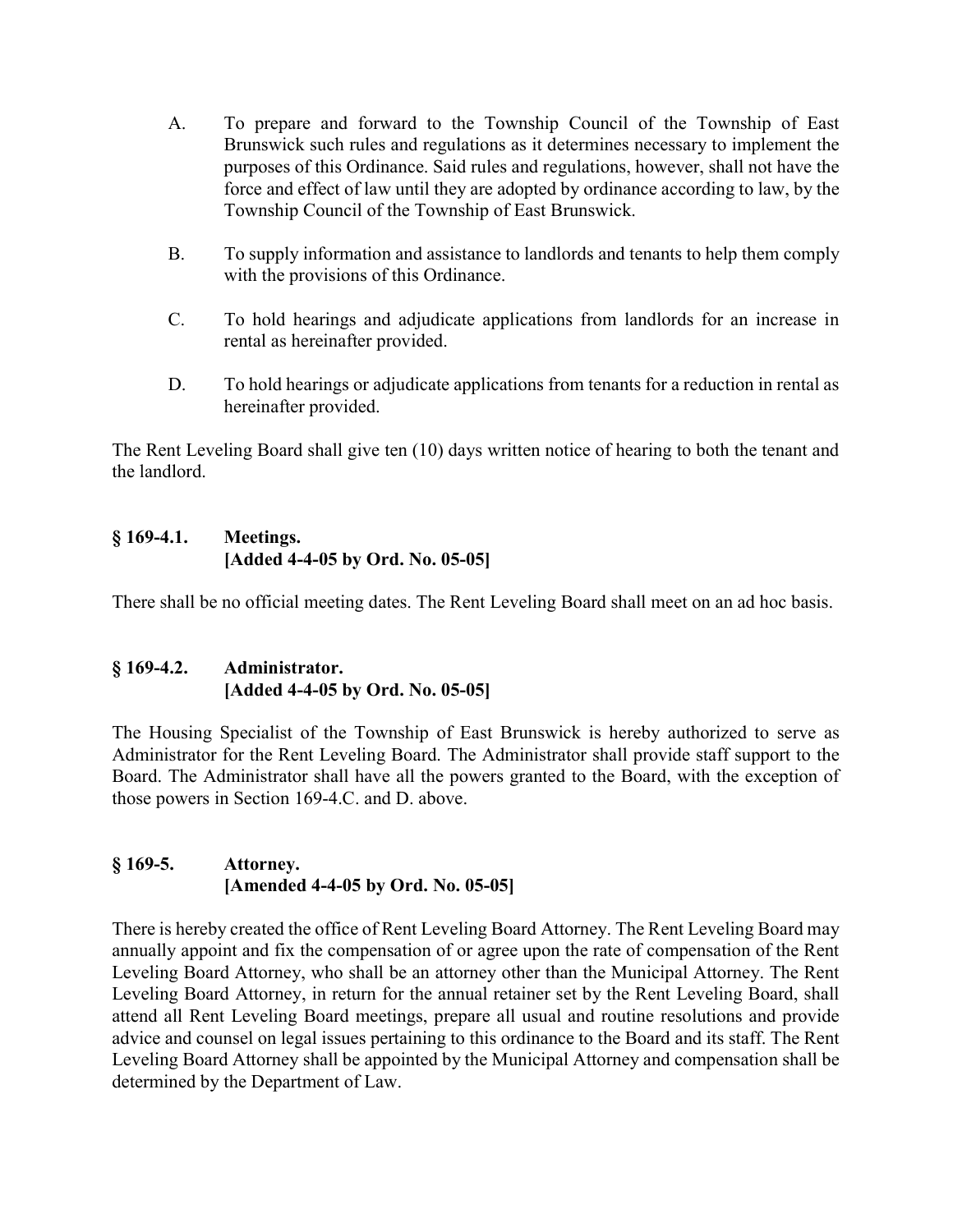### § 169-6. Establishment of Rent; Increases in Rent.

Establishment of rent between a landlord and a tenant to whom this Chapter is applicable shall hereafter be determined by provisions of this Ordinance.

- A. Rents may be increased no more than the percentage increase in the Consumer Price Index for all items except real estate taxes for New York/Northeastern New Jersey over the most recent twelve (12) month period. This method of calculating permitted rent increases shall be applicable to all increases sought by a landlord.
- B. A landlord seeking an increase in rent shall notify the tenant on a standardized form provided by the East Brunswick Department of Planning and Engineering, by certified mail, of the calculations involved in computing the increase, including the most recent and pertinent available Consumer Price Index and the Consumer Price Index twelve (12) months prior thereto. No increase in rent as set forth above, shall become effective less than thirty (30) days nor more than sixty (60) days after notice thereof by certified mail is given to the tenant. [Amended 4-24-89 by Ord. No. 89- 12]
- C. For leases of less than one (1) year, the landlord shall calculate the percentage of rental increase by obtaining the ratio of the number of months since the last rental increase divided by twelve (12) months. This fraction shall then be multiplied by the Consumer Price Index percentage increase for the previous twelve (12) month period in order to determine the percentage of increased rental to which the landlord is entitled.

### § 169-7. Unauthorized Increases in Rent Void.

A rental increase at any time other than at the expiration of a lease or termination of a periodic lease shall be void. A rental increase in excess of that authorized by the provisions of this Ordinance shall be void.

# § 169-8. Vacancy Decontrol - Initial Lease Excepted.

The provisions of this ordinance shall not apply to the lease or rental agreement between the landlord and the initial or first tenant, nor shall they apply to a new tenant after the apartment has been vacated, and the landlord shall not be restricted in the amount of rent which he may charge to such tenant. Any subsequent rent increases, however, shall be subject to the terms and provisions of this Chapter.

### § 169-9. Surcharge for Increase in Property Taxes. [Amended 3-10-86 by Ord. No. 86-734]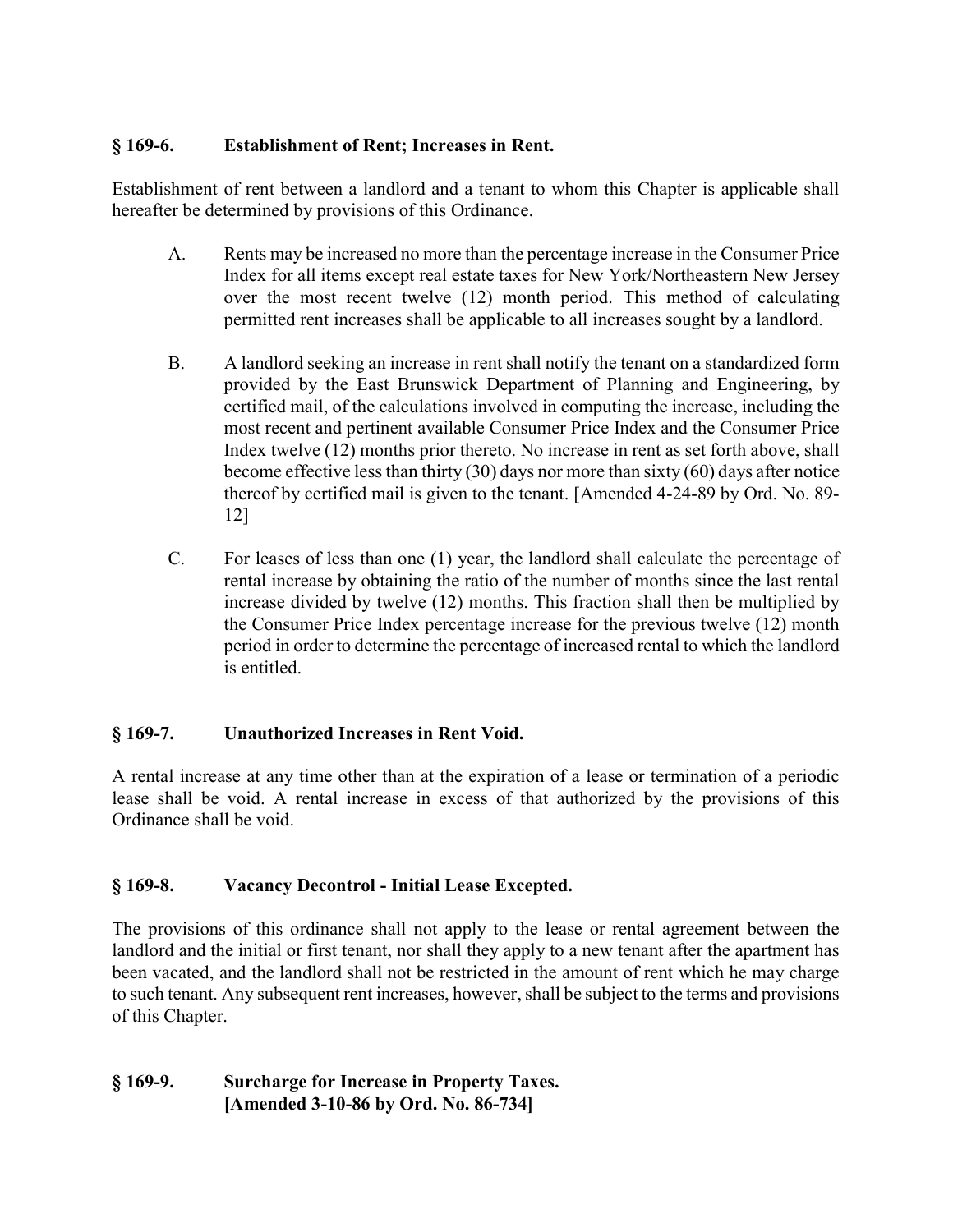- A. The landlord may seek a Property Tax Surcharge from a tenant based upon an increase in property taxes in the year in which the surcharge is sought over the immediately preceding year. The Property Tax Surcharge shall not exceed that amount authorized by the following provisions:
	- (1) The landlord shall determine the increase in the present property tax over the property tax of the previous year and divide that increase by the total number of square feet in the dwelling or dwellings to determine the tax increase per square feet therein.
	- (2) The tenant may thereafter be surcharged for his proportionate share of the tax increase by multiplying the tax increase per square foot by the number of square feet occupied by the tenant.
- B. Specifically, the words "previous year" are intended to refer to the year previous to that in which the landlord is seeking a Property Tax Surcharge increase and to no other year. If a landlord has not attempted to obtain a Property Tax Surcharge for property tax increases from an immediately preceding year, the landlord shall be deemed to have waived the right to seek such increase in any subsequent year.
- C. Property Tax Surcharge: Cumulative Intent. Landlords shall be allowed to accumulate Property Tax Surcharges which have been passed through to their tenants as allowed by this ordinance. A landlord must notify his tenants of any increase in the Property Tax Surcharge attributable to property tax increases incurred in the preceding 12 months, and the total cumulative Property Tax Surcharge in any given lease.
- D. Calculating Property Tax Surcharge in the Event of a Decrease in Property Taxes Due to a Reduction in the Property's Assessed Value or a Reduced Tax Rate. In the event there is a decrease in property taxes due to a reduction in the property's assessed value or a reduced tax rate, the existing Property Tax Surcharge will be decreased. Decreases will be calculated and passed through in the same manner as increases in § 169-9A. Reductions in Property Tax Surcharges will be applied against previously imposed Property Tax Surcharges, in an amount not exceeding such surcharges. If there were no such surcharges, then there will be no reduction. The landlord may subtract administrative costs, calculated at l l/2 times the cost of certified mail, return receipt requested, from the reduction.

### § 169-10. Notice of Property Tax Surcharge.

A landlord seeking a Property Tax Surcharge shall notify the tenant by certified mail of the calculations involved in computing the surcharge, including the present property tax for the dwelling or dwellings, the property tax for the dwelling for the previous year, the number of square feet in the dwelling, the tax increase per square foot, the number of square feet occupied by the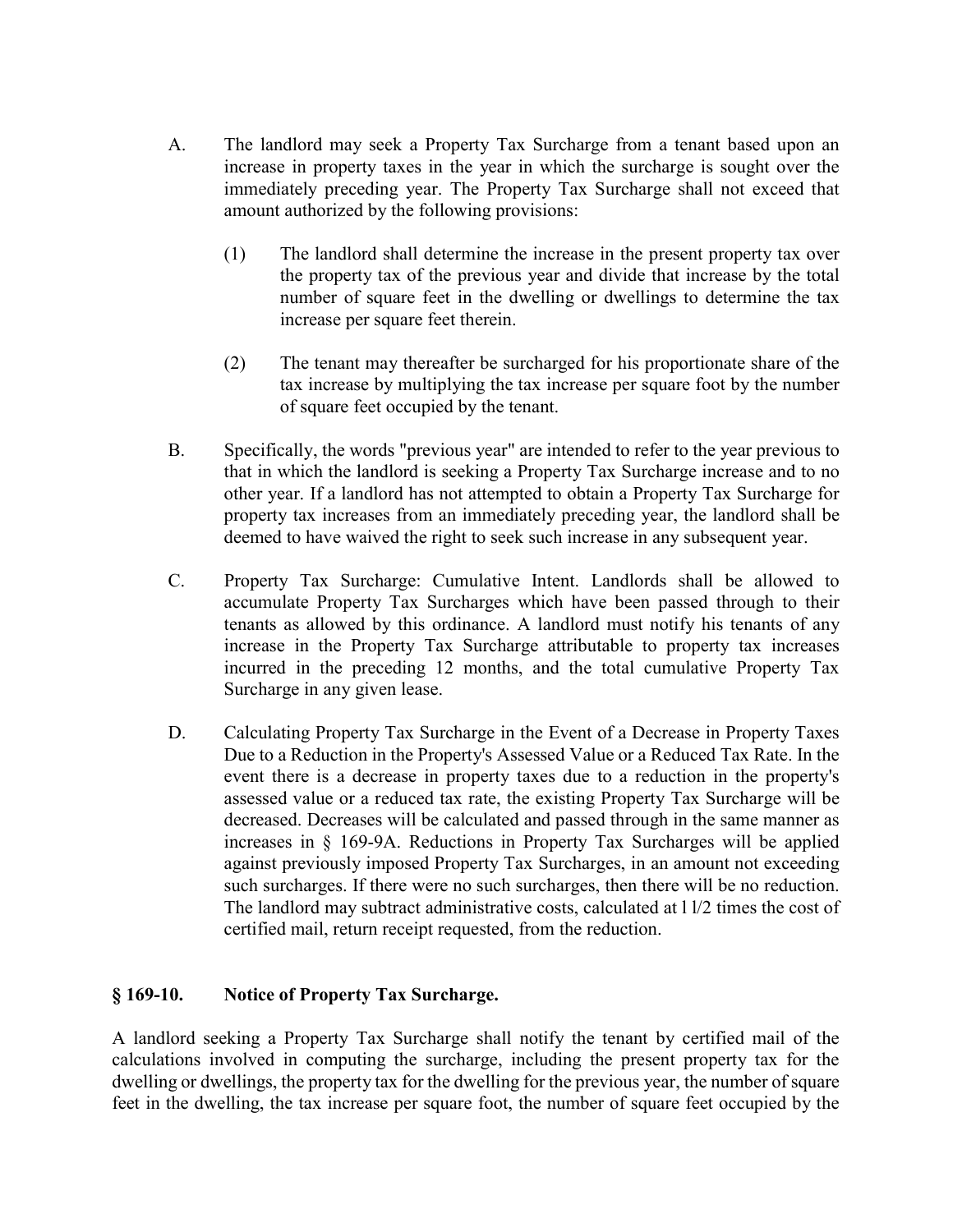tenant and the maximum allowable surcharge. No surcharge as set forth above shall become effective less than thirty (30) days after notice thereof by certified mail is given to the tenant. The landlord may send notice of a property tax surcharge to the tenant at any time after the new tax bill is received by the landlord.

# § 169-11. Payment of Property Tax Surcharge.

The tenant shall be permitted to pay the property tax surcharge as determined under this chapter in twelve (12) consecutive equal monthly installments.

# § 169-12. Property Tax Surcharge not Considered Rent for Subsequent Increases.

The Property Tax Surcharge shall not be considered rent for purposes of computing cost of living rental increases.

# § 169-13. Refund to Tenant in Case of Successful Tax Appeal by Landlord.

In the event that a tax appeal is taken by a landlord and the landlord is successful in said appeal and the taxes are reduced, the tenant shall receive one hundred percent (100%) of said reduction after deducting all expenses incurred by the landlord in processing said appeal. Tax refunds will be applied against previously imposed tax surcharges in an amount not exceeding such surcharge, but if there was no such tax surcharge, then the tax refund will not be payable to a tenant. The tenant refund shall be calculated in the same manner that the Property Tax Surcharge was calculated. In the same manner, existing property tax surcharges will be lowered to reflect the reduced property tax.

### § 169-14. Conversion of Rental Units to Cooperatives or Condominiums.

All tenants in occupancy at the time of conversion of rental units to cooperatives or condominiums and all landlords of such rental units shall be subject to the terms and conditions of this Ordinance. No increase in taxes caused by such conversion above the average increase in taxes throughout the Township shall be passed on to tenants in occupancy at the time of such conversion.

# § 169-15. Consumer Price Index Energy Adjustment Not Considered Rent for Subsequent Increases.

Existing Consumer Price Index Energy Adjustments which have been previously passed on to the tenant are to be kept separate from the base rent when computing the cost of living rental increases. Should fuel costs fall below the level in effect as of the date of this ordinance, renewing tenants will have their Consumer Price Index Energy Adjustment surcharge reduced accordingly. Should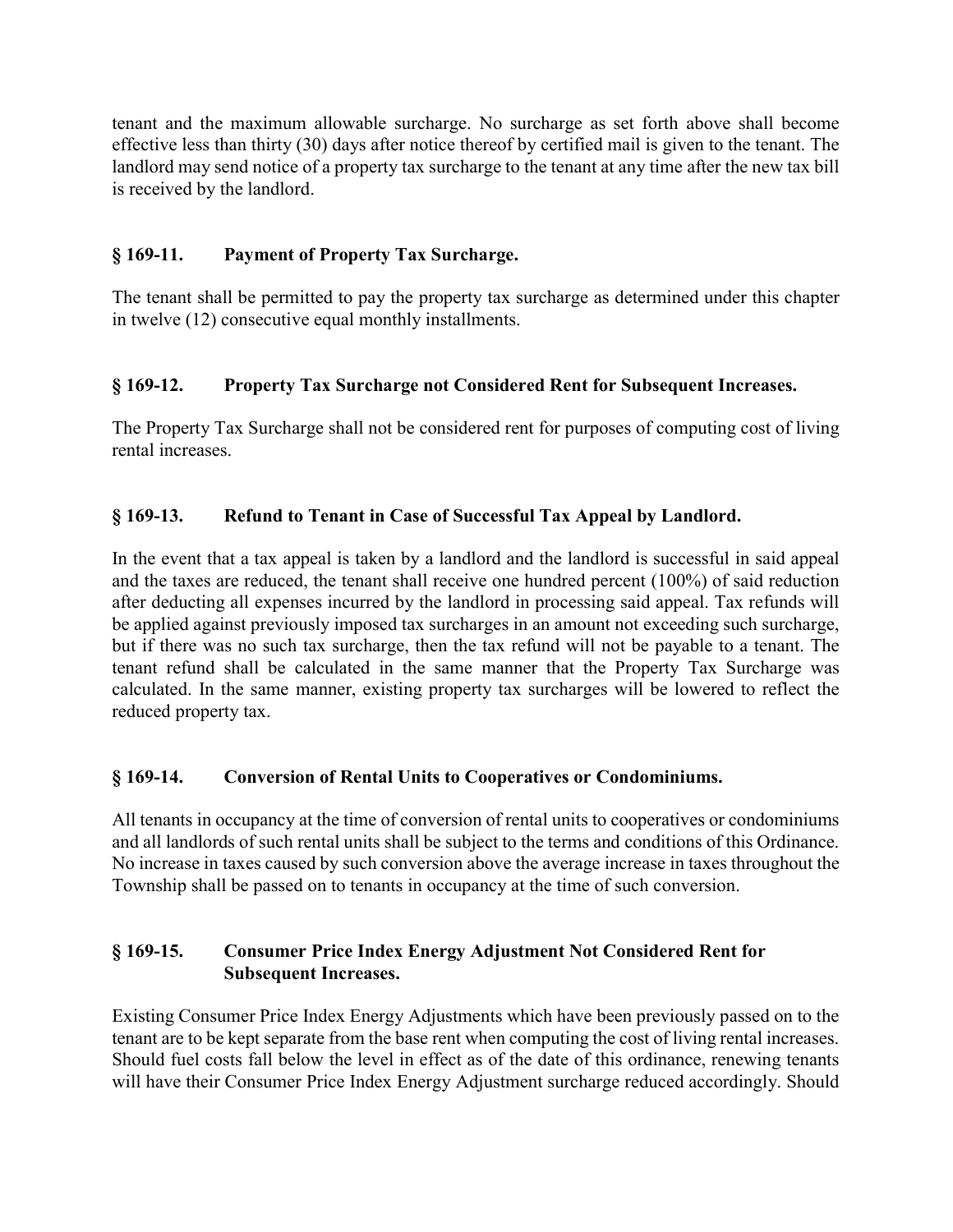Consumer Price Index Energy Adjustment surcharges be reduced to zero, they will be eliminated permanently.

### § 169-16. Capital Improvement Surcharge.

- A. A landlord contemplating an optional capital improvement, as defined in Section 169-1, Definitions, must file an application to the Board for a surcharge prior to construction or installation if he seeks to impose a Capital Improvement Surcharge upon the tenants. The application must set forth the projected costs, the method of calculation, the method of financing, the cost of financing, the useful life and a justification for seeking the Capital Improvement Surcharge. If the Rent Leveling Board is not satisfied with the justification, it may request additional information or may reject the application based upon evidence presented.
- B. The landlord shall be required to send official notices to each tenant affected by the application at least ten (10) days prior to the hearing scheduled before the Board. In addition, the Rent Leveling Office will publish official notice of the Hearing date in the official Township newspaper at least ten (10) days prior to the hearing date.
- C. Whenever application is made by the landlord for a Capital Improvement Surcharge for improvements which are mandated by a governmental authority, the landlord shall follow the procedures set forth in paragraph A above unless the landlord can justify to the Board why it was impossible to furnish notice and seek Board approval prior to the installation or construction of the improvement.
- D. The length of the surcharge shall be based on "the useful life" of the improvement as defined by the manufacturer. The Housing Office will verify the reasonableness of the "useful life" by surveying at least three other manufacturers (if possible) as to their estimate of "useful life". Payment shall be made by the tenant in equal monthly installments.
- E. Where per apartment costs are known, they should be used as a basis for apportioning the surcharge. When per apartment costs are unknown, a pro-ration based upon square footage should be used.
- F. The Capital Improvement Surcharge shall become effective no sooner than the renewal date of the next lease and no time during a pending or current lease.
- G. The Capital Improvement Surcharge shall be kept separate from the base rent when computing cost of living rental increase.
- H. Only the initial investment and financing costs are eligible for the Capital Improvement Surcharge. Repairs and replacements are to be absorbed by the landlord as operating expenses and are not eligible for the Capital Improvement Surcharge.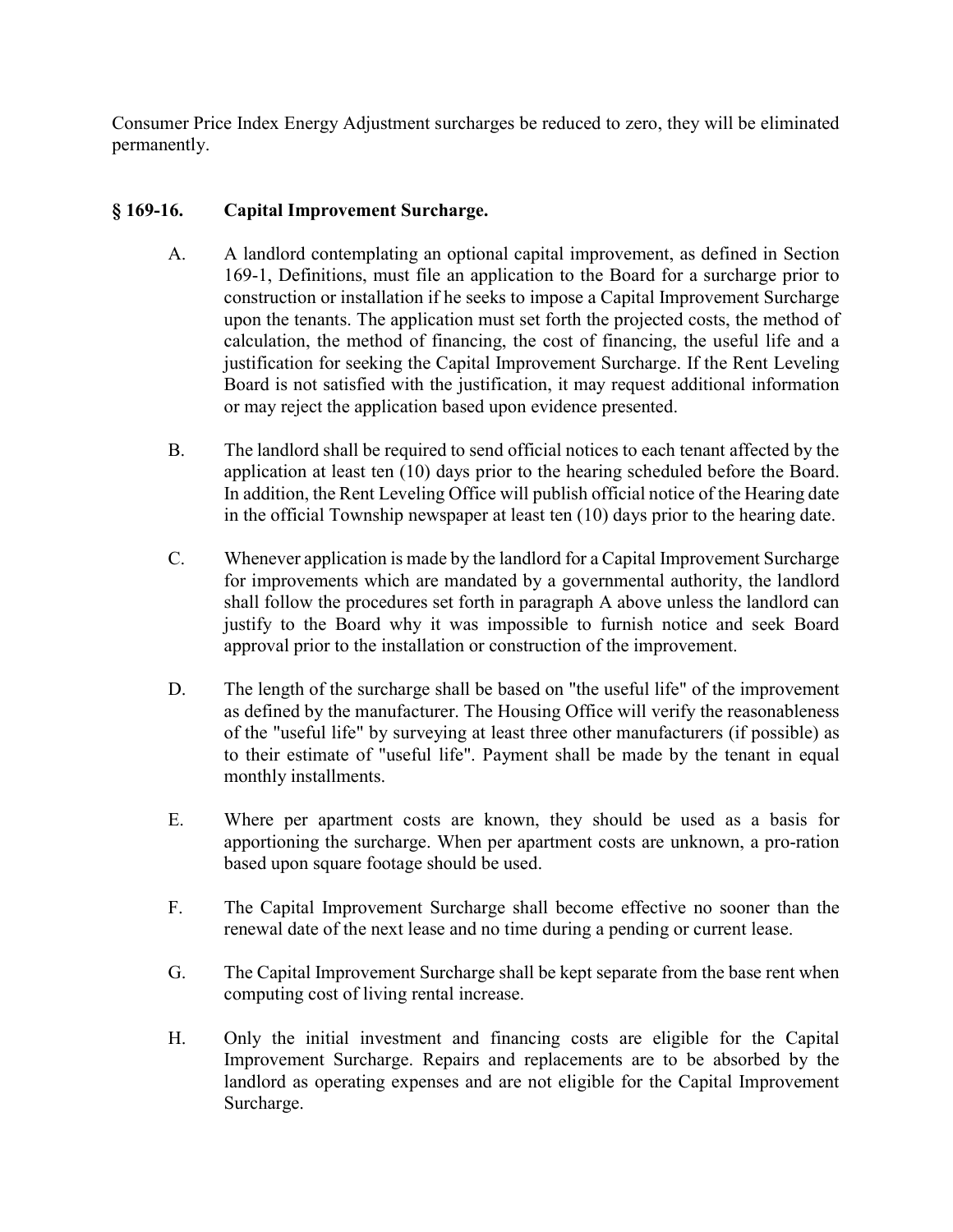I. Formal notification shall be given by the landlord to the tenants of any determination made by the Board upon an application for a Capital Improvement Surcharge within ten (10) days of any determination. In addition, the Rent Leveling Board will publish official notice of the determination in the official Township newspaper within ten (10) days of any determination.

## § 169-17. Rent Increases; Hardship.

In the event that a landlord claims a hardship in accordance with the definitions set forth in this ordinance, he may apply to the Rent Leveling Board for increased rental. The Board may grant the landlord a Hardship Rent Increase subject to the terms of this Ordinance. Such increases shall not be considered rent for purposes of computing cost of living rent increases.

- A. In determining any hardship application, the Rent Leveling Board shall consider financial factors which are to be submitted by the landlord. The landlord shall submit a Profit and Loss Statement reflecting information for three (3) years prior to the year of the application. A landlord seeking an increase in rent shall provide a minimum of financial factors as indicated on a standardized form provided by the East Brunswick Department of Planning and Engineering, as well as any other information pertinent as required under this Ordinance. [Amended 4-24-89 by Ord. No. 89-12]
- B. The services of a financial consultant shall be provided for to assist the Board in evaluating complicated accounting information. The financial consultant fees shall be funded through an escrow account required of landlords making hardship appeals. The escrow may be no more than \$1,000.00 for a landlord of more than 100 units and \$500.00 for landlords of less than 100 units. Any money not required for consulting fees shall be refunded to the landlord.
- C. Hardship appeals will be based on a Fair Rate of Return formula which allows, with just cause, for the maintenance of a Dollar Net Operating Income (NOI) with a cost of living increase on that portion of the NOI which is the profit.

 Only valid cause for loss of return of Net Operating Income shall be permitted as the basis for a hardship application hereunder.

- D. Hardships resulting from mandatory refinancing or resale will be addressed by the Board as Special Circumstances as defined in Section 169-18.
- E. The landlord shall be required to send by certified mail official notices to each tenant affected by the application, at least ten (10) days prior to the date scheduled for the hearing of the application by the Rent Leveling Board. In addition, the Rent Leveling office will publish official notice of the hearing date in the official Township newspaper at least ten (10) days prior to the hearing. Formal notification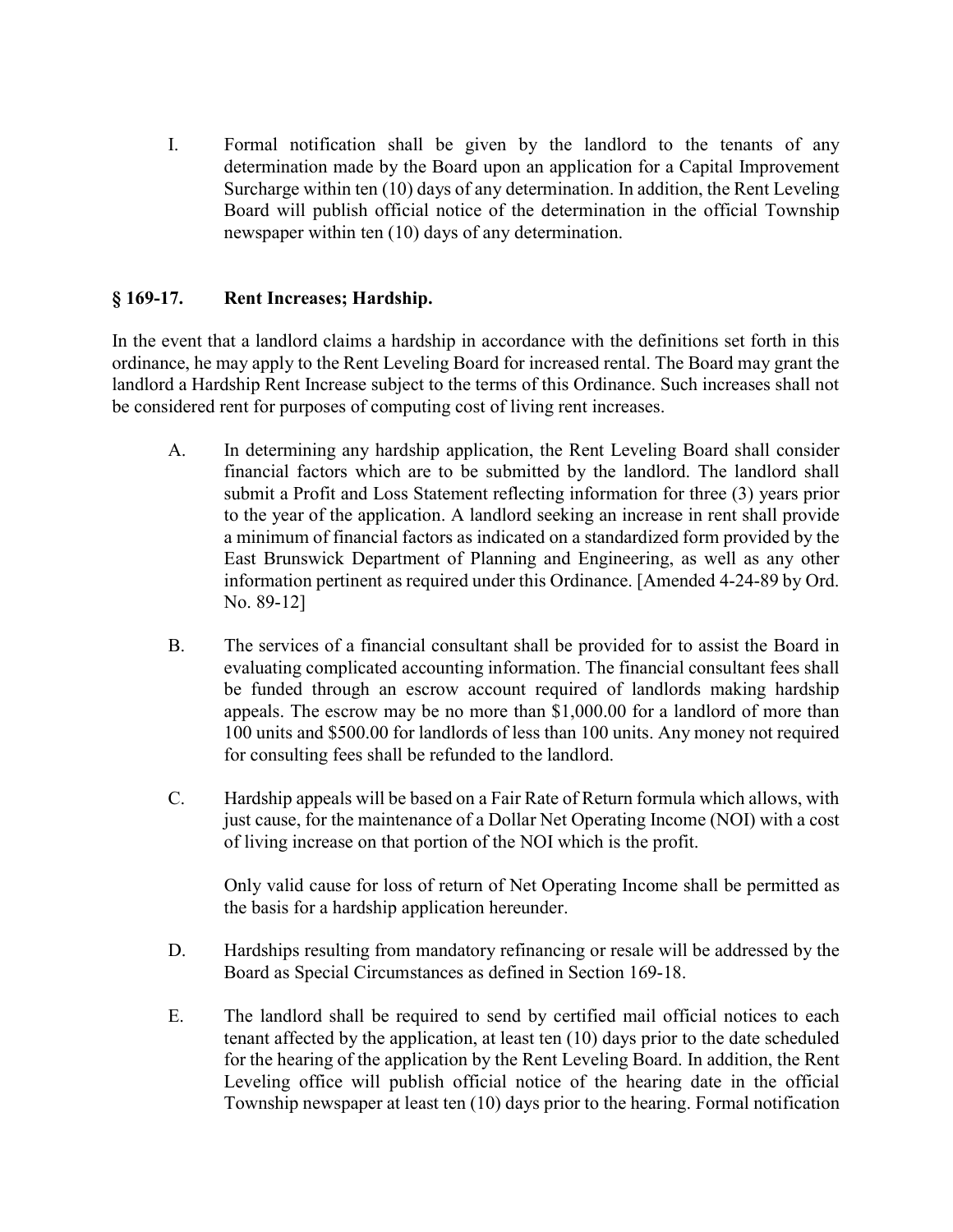shall be given by the landlord by certified mail to each affected tenant of any determination made by the Board upon an application for a hardship increase in rental within ten (10) days from the date of the determination. In addition, the Rent Leveling office shall publish official notice of the Board's determination in the official Township newspaper within ten (10) days of the date of determination. The Rent Leveling Board shall make a determination of any application within fortyfive (45) days from the conclusion of the last scheduled hearing.

#### § 169-18. Hardship; Special Circumstances.

In applying the Net Operating Income formula, necessary financing shall be considered upon applications.

- A. The additional debt requirements attributable to necessary refinancing will be permitted only at the expiration of the term of the mortgage, and if the Board determines that the mortgage payments result from refinancing terms which are commercially reasonable under the circumstances.
- B. This section applies only to the costs of refinancing of the unpaid balance on a first mortgage or secondary financing which is part of the original purchase, provided the same is the result of an arms length transaction. The refinancing of junior mortgages shall not qualify.
- C. In a circumstance where a new apartment owner is in a negative cash flow position, the criterion to be used by the Board is whether the mortgage payments resulted from a capitalization debt-equity ratio that is commercially reasonable and is reasonably related to the acquisition of the apartment complex for rental purposes.

### § 169-19. Relief Provisions, Temporary in Nature.

The rules afforded by Sections 169-17 and 169-18 hereof are to be temporary in nature and in authorizing that relief, the Rent Leveling Board shall determine the period of time for which the temporary relief shall be applicable. The duration of the Hardship Surcharge which may be granted to a landlord shall be determined by the nature of the hardship for which relief is sought.

### § 169-20. Protected Tenancy Status for Senior Citizens and Disabled Tenants.

Pursuant to the provisions of the Senior Citizens and Disabled Protected Tenancy Act (P.L. 1978 c. 225) of New Jersey, all eligible senior citizens and disabled tenants shall be protected from eviction in rental housing units which are converted to condominiums or cooperatives.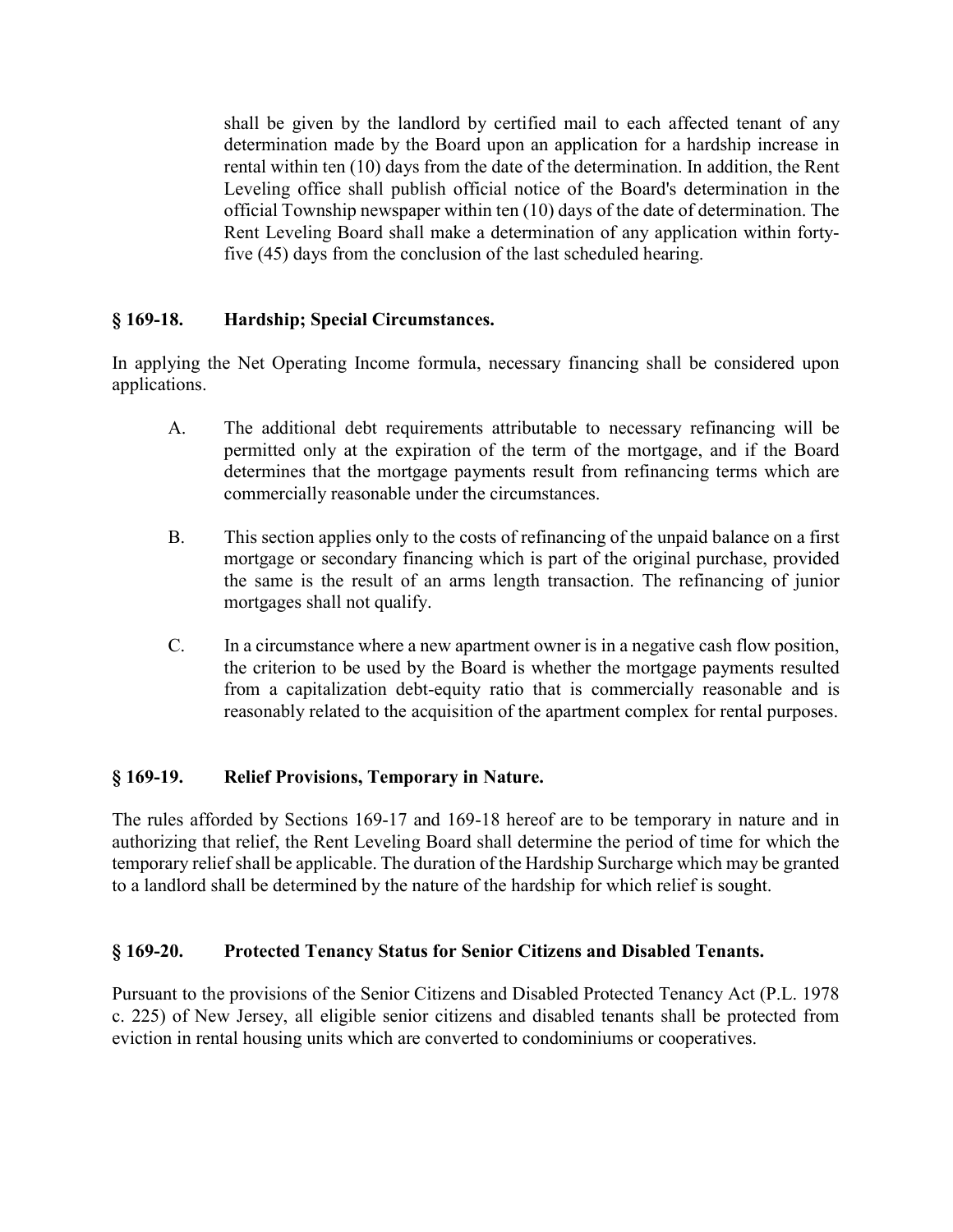- A. The East Brunswick Township Housing Specialist in the Township Department of Planning and Engineering shall serve as the administering agent of this portion of the Ordinance. [Amended 4-24-89 by Ord. No. 89-12]
- B. The East Brunswick Township Rent Leveling Board shall serve as the formal review Board to hear any appeals filed from either the landlords or tenants pursuant to this Section of this Ordinance. Fees deemed necessary to cover the cost of the appeal to the Township may be established and available at the Rent Leveling Board office.

## § 169-21. Filing of Rent Rolls. [Amended 2-24-86 by Ord. No. 86-734]

At the request of the Rent Leveling Board or staff, landlords shall be required to provide information on their rental units. This information may include base rent, surcharges, number of bedrooms and/or any other information pertinent to the Rent Leveling Ordinance.

# § 169-22. Rounding Off of Calculations.

In computing any percentage change in the Consumer Price Index, said increase or decrease shall be calculated to the nearest one tenth of one percent. All dollar calculations made in connection with the provisions of this Ordinance shall be computed to the nearest cent.

# § 169-23. Exemption of Units Receiving (Federal Section 8, Moderate Rehabilitation Program Subsidies or other) Federal Subsidies. [Amended 4-4-05 by Ord. No. 05-05]

The provisions of this Chapter shall not apply to units participating in Federal or State Programs or receiving Federal or State subsidies. [Amended 4-4-05 by Ord. No. 05-05]

# § 169-24. Maintenance of Premises by Landlord.

During the term of this ordinance, the landlord shall maintain the same standards of service, maintenance, furniture, furnishings or equipment in the housing space and dwelling as he provided or was required to do so by law or lease, at the date of the inception of the lease.

An individual tenant or a class of tenants who are not receiving substantially the same standards of service, maintenance, furniture or furnishings or equipment may appeal to the Rent Leveling Board for a determination as to reasonable rental value of the housing unit or dwelling in view of this deficiency. The tenant or class of tenants shall pay the reasonable rental value as determined by the Rent Leveling Board in lieu of full payment of rent until the landlord corrects the deficiency.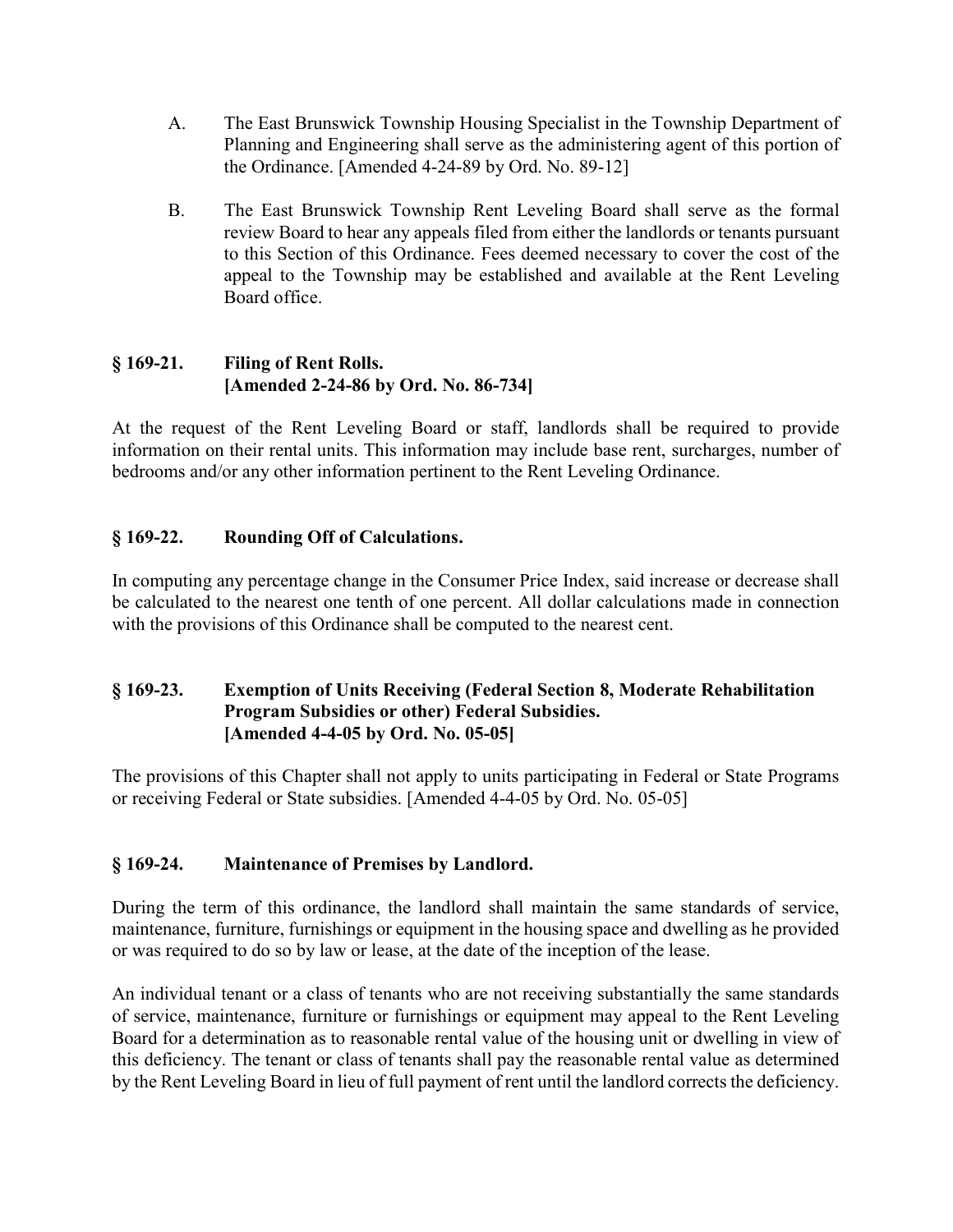### § 169-25. Tax Rebate; N.J.R.S. 54:4-5.2.

The property tax reduction for residential rental property provided for in N.J.R.S. 54:4-5.2 et seq. shall be divided by the total rentable square feet contained within all mobile homes spaces or residential rental units on such property to determine the annual property tax rebate or credit per square foot for every residential unit in the entire property. The square footage of each unit shall be multiplied by such property tax rebate or credit for each residential unit. However, where one (1) or more residential rental units, spaces or equivalent are occupied by the property owner or his employees, the tax credit or rebate for the residential rental units on such property shall be computed by first reducing the property tax reduction by the proportion that the number of units occupied by the property owner or his employees bears to the total number of residential units on the property.

# § 169-26. Extra Charges by Landlord; Regulation.

All charges paid by the tenant for use of facilities such as pools, playgrounds, tennis courts, golf courses, tenants' association and other recreational or like facilities and programs shall not be considered as rent for purposes of the application of the regulatory provisions of this ordinance.

### § 169-27. Appeals to the Township Council.

Any landlord or tenant affected by the findings and determinations of the Board may appeal to the Township Council of the Township of East Brunswick within twenty (20) days after the date of such determination. The Township Council may extend the time within which to file an appeal by an additional thirty (30) days upon a showing of good cause. The Township Council shall conduct a hearing based upon the record and transcript made at the Rent Leveling Board meeting and shall permit oral argument and submission of written argument but shall entertain no new evidence at the time of the Council hearing.

#### § 169-28. Waiver of Increases.

The landlord shall be determined to have waived his right to collect at a future date any surcharges or rent increase(s) to which he may be entitled under this chapter if said increase(s) is (are) not applied for at that lease renewal.

### § 169-29. Penalty.

No landlord shall, after the effective date of this Chapter, charge any rents in excess of what he was receiving from the effective date of this Chapter except for increases authorized by this Chapter. A willful violation of this Chapter, including but not limited to, the willful filing with the Rent Leveling Board of any material misstatement of fact, shall be punishable in accordance with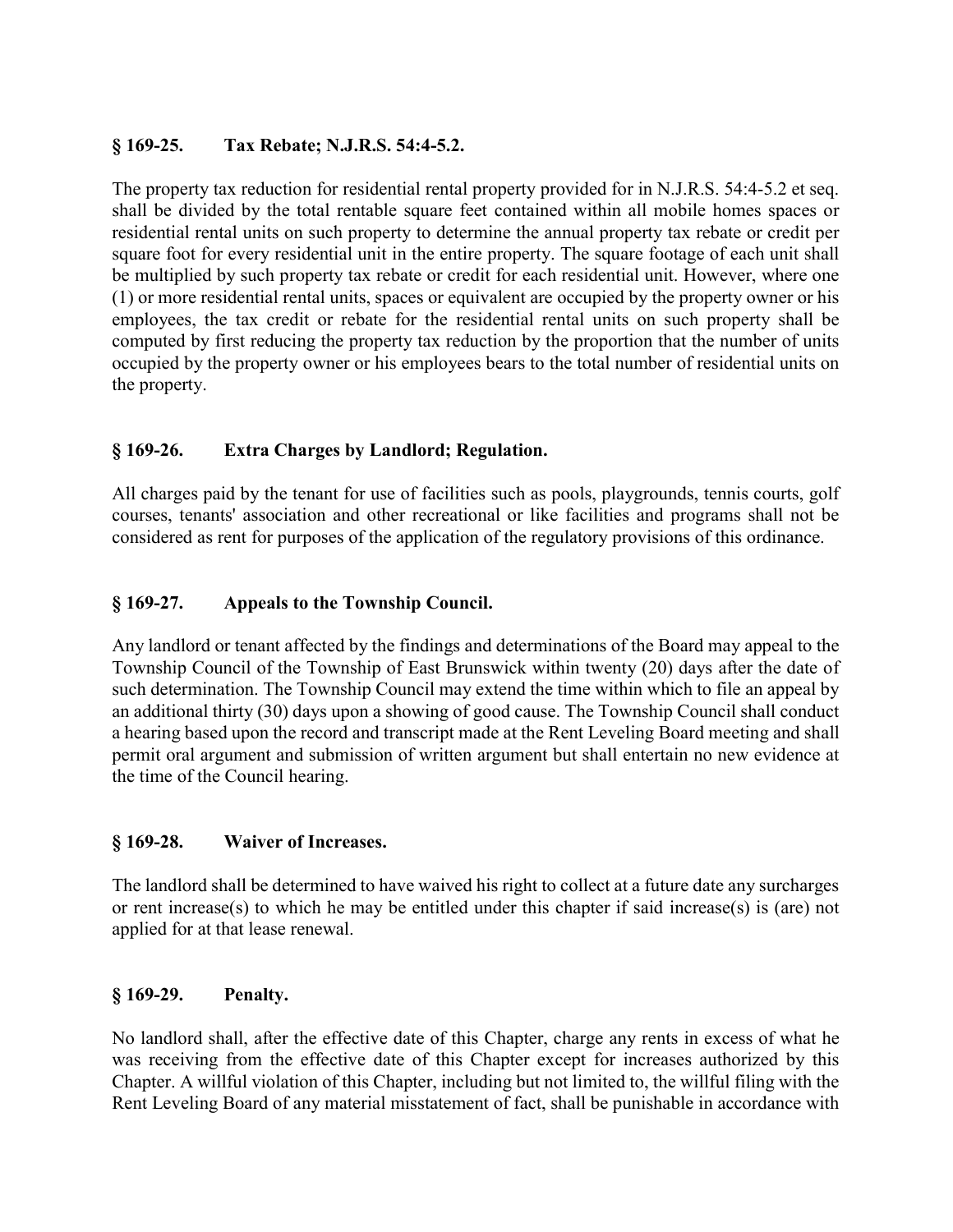provisions of Section 1-15 of the Code of the Township of East Brunswick. A violation affecting more than one (1) leasehold shall be considered a separate violation as to each leasehold.

### § 169-30. Enforcement. [Amended 4-4-05 by Ord. No. 05-05]

Any person claiming to be aggrieved by a violation of this ordinance, including any member of the Rent Leveling Board or the Rent Leveling Board as a body or the Rent Leveling Board Administrator, through its chairman may, by himself/herself, or through his/her attorney, make, sign and file a written complaint with the Clerk of the Municipal Court of the Township of East Brunswick, which complaint shall set forth the basis thereof and specify those sections of the ordinance violated. The Clerk of the Municipal Court of the Township of East Brunswick shall thereafter cause to be served a copy of the complaint upon the defendant pursuant to the rules of court and set the matter down for hearing forthwith.

# § 169-31. Liberal Construction.

This ordinance being necessary for the Welfare of the Township of East Brunswick and its inhabitants shall be liberally construed to effectuate the purposes thereof.

# § 169-32. Exemption for Newly Constructed Multiple Dwellings. [Added 4-11-88 by Ord. No. 88-922; amended 4-4-05 by Ord. No. 05-05]

The provisions of this ordinance shall apply to multiple dwellings constructed after June, 1987, for a period of time not to exceed the period of amortization of any initial mortgage loan obtained for the multiple dwelling, or for 30 years following completion of construction, whichever is less.

The owner of any multiple dwelling exempted from this Rent Leveling Ordinance pursuant to this paragraph shall, prior to entering into any lease with a person for tenancy of any premises located in the multiple dwelling, furnish the prospective tenant with a written statement that the multiple dwelling in which the premises is located is exempt from rent leveling for such time as remains in the exemption period. Each lease offered to a prospective tenant for any dwelling unit therein during the period the multiple dwelling is so exempted shall contain a provision notifying the tenant of the exemption.

The owner of any multiple dwelling claiming an exemption from rent leveling shall, at least 30 days prior to the issuance of a certificate of occupancy for the newly constructed multiple dwelling, file with the Municipal Construction Official, a written statement of the owner's claim of exemption, including therein a statement of the date upon which the exemption period so claimed shall commence, such information as may be necessary to effectively locate and identify the multiple dwelling for which the exemption is claimed, and a statement of the number of rental dwelling units in the multiple dwelling for which the exemption is claimed.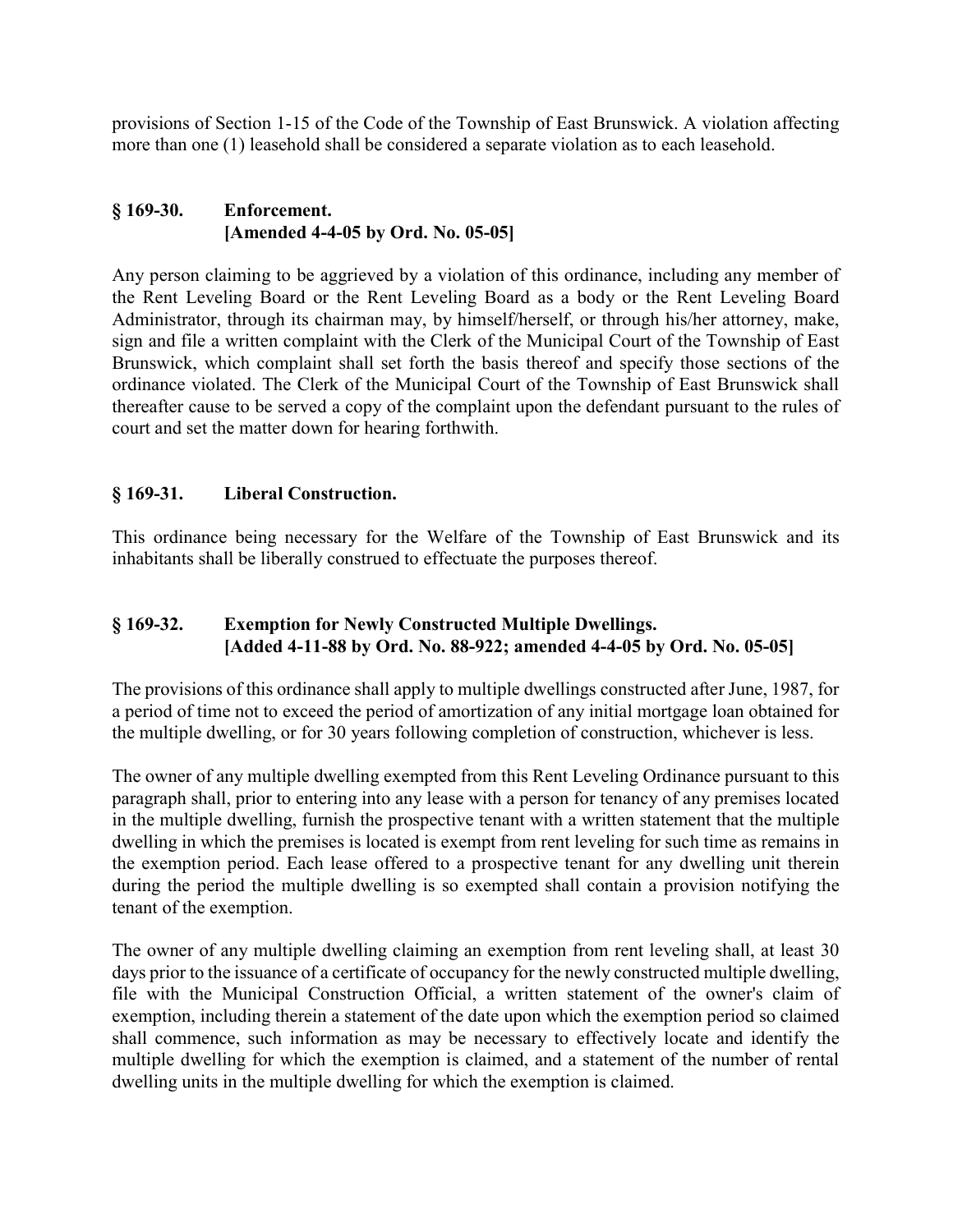The owner shall, at least 30 days prior to the date of the termination of the exemption period afforded pursuant to this ordinance, file with the Municipal Construction Official a notice of the date of termination of the exemption period for the effected multiple dwelling.

## § 169-33. Garbage and Solid Waste Removal Surcharge. [Added 4-15-88 by Ord. No. 88-919]

State-mandated increases in tipping fees and/or solid waste removal carting fees may be passed through by garden apartment landlords to tenants, subject to action by the East Brunswick Township Council which would provide reimbursement to landlords for such increases. Total increases incurred by landlords in said costs will be passed through to the tenants as a Garbage and Solid Waste Removal Surcharge on the following basis: 40% of the increase payable to the tenant, and 60% of the increase payable to the landlord.

- A. The landlord may seek a Garbage and Solid Waste Removal Surcharge from a tenant based upon state-mandated increases in garbage and the surcharge is sought over the immediately preceding year. The Garbage and Solid Waste Removal Surcharge shall not exceed that amount authorized by the following provisions.
	- (1) The landlord shall determine the increase in the present garbage and solid waste removal carting and tipping fees over the same fees charged in the previous year, and divide that increase by the total number of square feet in the dwelling or dwellings to determine the Garbage and Solid Waste Removal Surcharge per square foot therein.
	- (2) The tenant may thereafter be surcharged for his/her proportionate share of the garbage and solid waste removal carting and tipping fee increase by multiplying the increase per square foot by the number of square feet occupied by the tenant.
- B. Specifically, the words "previous year" are intended to refer to the year previous to that in which the landlord is seeking a Garbage and Solid Waste Removal Surcharge and to no other year. If a landlord has not attempted to obtain a Garbage and Solid Waste Removal Surcharge for increases from an immediately preceding year, the landlord shall be deemed to have waived the right to seek such increases in any subsequent year.

### § 169-34. Notice of Garbage and Solid Waste Removal Surcharge. [Added 4-25-88 by Ord. No. 88-919]

A landlord seeking a Garbage and Solid Waste Removal Surcharge shall notify the tenant of the calculations involved in computing the surcharge, including the present garbage and solid waste costs for the dwelling or dwellings, the garbage and solid waste removal costs for the dwelling for the previous year, the number of square feet in the dwelling, the garbage and solid waste removal